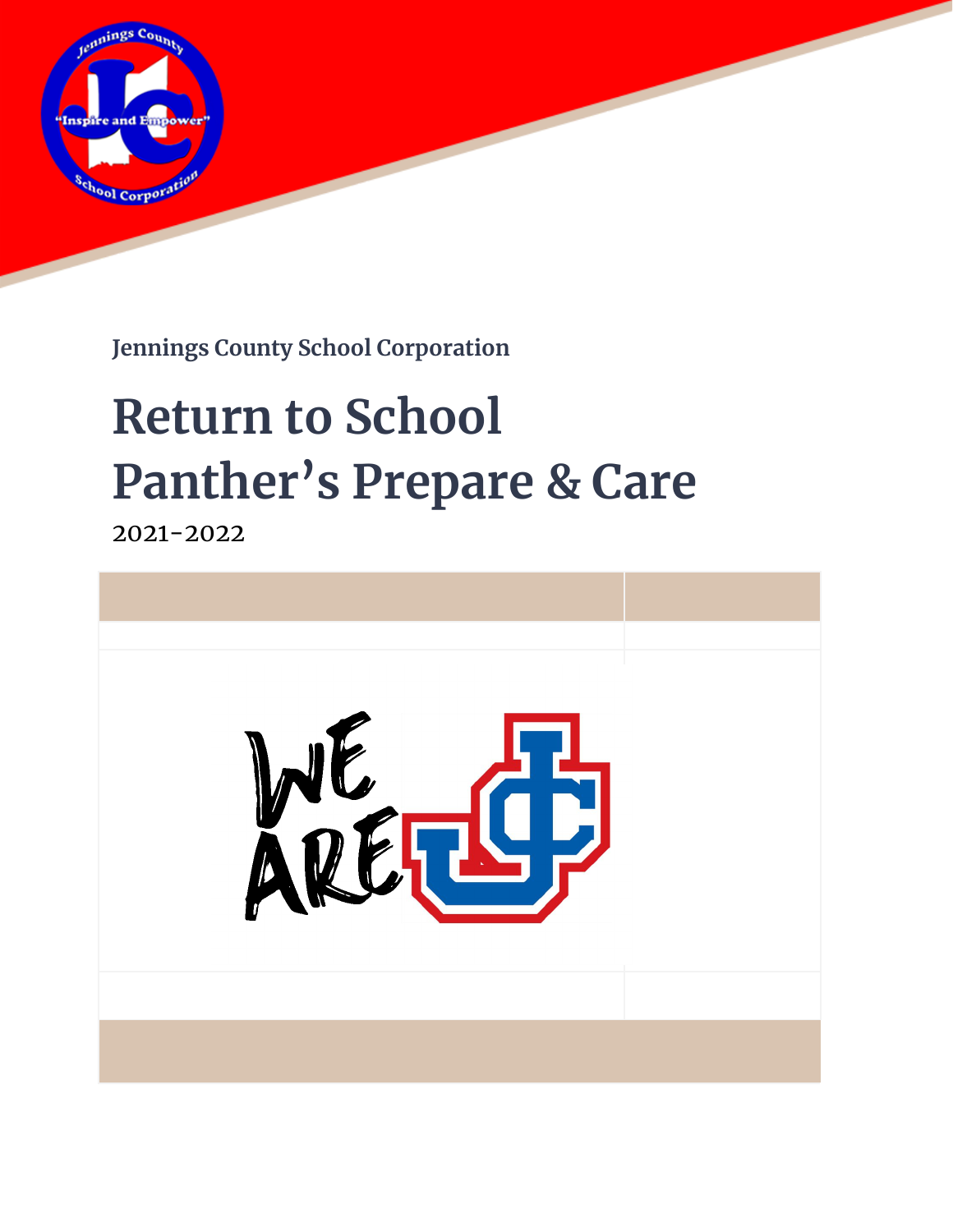#### **Introduction**

As we prepare for the 2021-22 school year, we know our families want to know what to expect in school as we continue to navigate the end of our pandemic. To provide some guidance, we are sharing the Return to School: Panthers Prepare and Care Plan with you. The guidelines and recommendations in this document will be updated at the end of each semester and may change more frequently to address changing conditions or guidance from the CDC or the Indiana Department of Health (IDOH). We will communicate with you frequently as updates are provided.

This Return to School Plan is based on guidance from the IDOH and decisions our local Jennings County Board of School Trustees have made in the best interest of our students and staff.

While we are able to provide a more "normal" school environment for the upcoming school year, it is important that our families understand that we are still having cases of COVID-19 and will need to have guidelines in place to address this ongoing concern. We are encouraged by the numbers of staff and older students (ages 12-18) who are being vaccinated. For fully vaccinated staff and students, no quarantines, school absences, missed practices, games or events will be necessary unless individuals become symptomatic. Life will return to normal for these groups. For our younger students and those not able to be vaccinated, close contacts will still be identified, quarantines will be necessary and precautionary measures will be taken, which are outlined in this plan. For all students and staff, while social distancing will be maintained, masks are optional, unless an individual is returning early from quarantine (days 11-14) or is at high risk and the family wants the student to wear a mask.

Students will be required to wear a mask on school buses at this time. It is required by Federal guidelines. If this changes, we will adjust our policy as well.

Our school year will begin on August 9 and students will return to school five days a week. We will continue to stock our schools and classrooms with hand sanitizer and cleaning supplies to ensure that we are providing our students and staff with clean and safe environments. We will also review our expectations and remind students frequently to wash their hands and maintain social distancing. By continuing to work together, we will keep everyone safe.

#### **Online Learning Model**

While almost all students are returning to school for traditional school, we do have a small number of students who applied and were accepted to attend an online school JCSC is offering. Our remote learning option will look very different from the 2020-21school year. We have a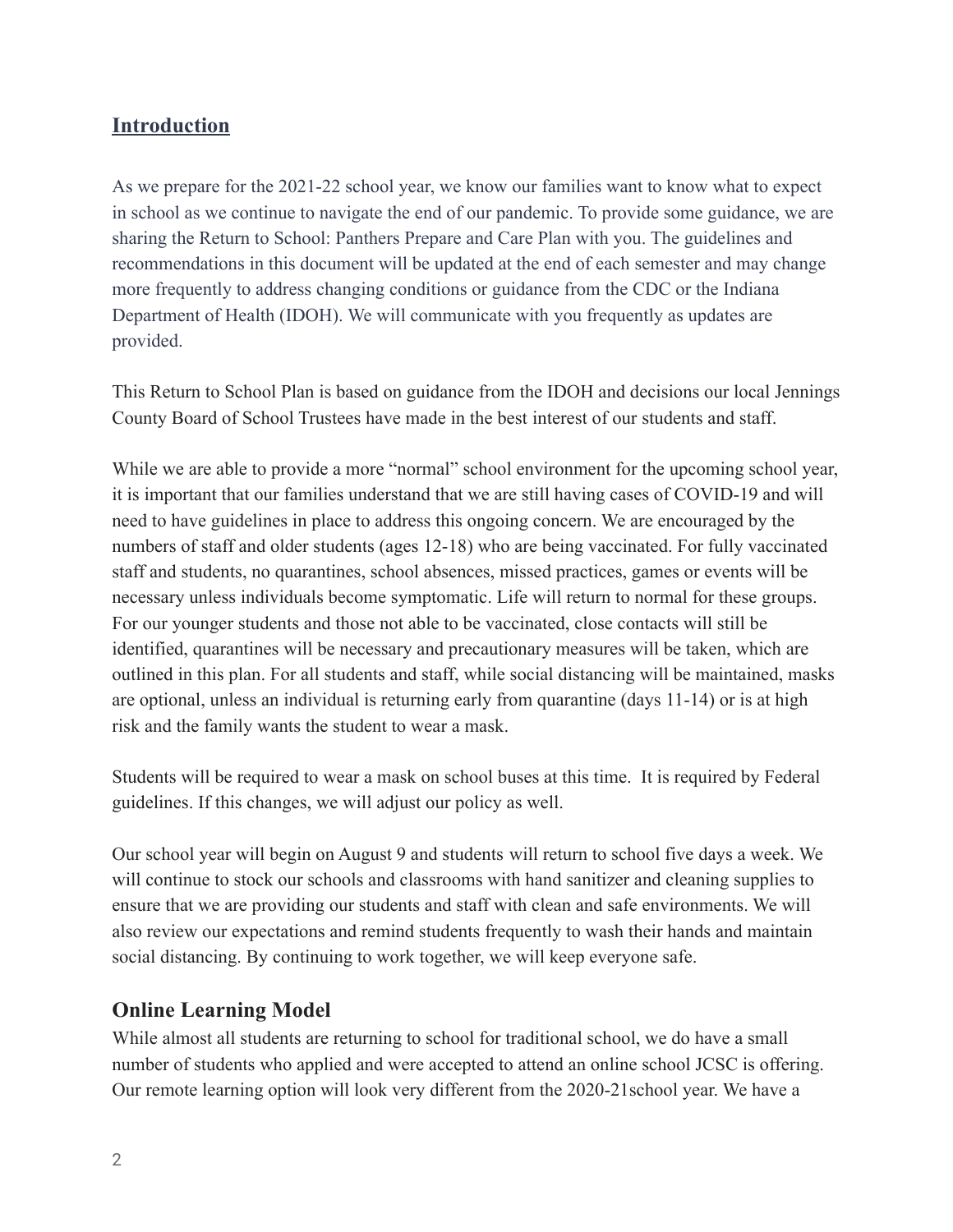partnership with Edmentum to deliver the content and they will teach our small group of online students. JCSC teachers will not be serving in this capacity. Students will be expected to actively participate in learning every day of instruction and connect with their teachers as expected. If these students do not actively participate, they will be required to return to traditional school and/or be dropped from the online option. An application, screening and approval process will be used for any enrollment requests. Enrollment and changes in the online option will only occur at the semester.

#### **Special Populations**

We will continue to provide all appropriate accommodations for children with disabilities as outlined in their IEP, 504, or ILP. Should anyone have questions regarding special accommodations, please contact our Programs Department at 812-346-4483 and ask to speak to Todd Ebinger, Director of Elementary Programs or Mandy Sullivan, Director of Secondary Programs.

#### **Transportation**

We will continue to provide transportation for our students who need that service. Students are required to wear a mask on the bus due to Federal requirements. For students who do not wish to wear a mask on the bus, parents can choose to provide transportation.

## **In Closing**

I can assure you our goal is to plan for quality teaching and learning for students in a safe environment that meets the needs of our community. We also understand our plan needs to be fluid and adaptable. One important reminder for everyone for the upcoming school year, if a student or adult is sick, PLEASE stay home. It is important for anyone with COVID symptoms to stay home until you are fever free for 24 hours, without any fever reducer, and be screened for COVID. Anyone with a COVID positive test should quarantine for 10 days and be fever free for 24 hours before returning to school. For students living in a home with a positive COVID test, they also need to be quarantined for 14 days, after the last contact with the positive person, unless they have been vaccinated or were diagnosed with COVID within the last 90 days and recovered from the illness. *Students may return to school on day 11, if they are asymptomatic and follow the enhanced safety procedures included in this plan for days 11-14*. **It is critical that any positive or suspected cases of COVID are reported to your child's school.** We want to make sure that we use common sense when addressing this upcoming school year. If you have any questions about our plan and need assistance, please contact your building principal.

While navigating a Pandemic is new for all of us, we have been doing our best to take care of our students. As we work through our plans for fall, we will continue to keep our students at the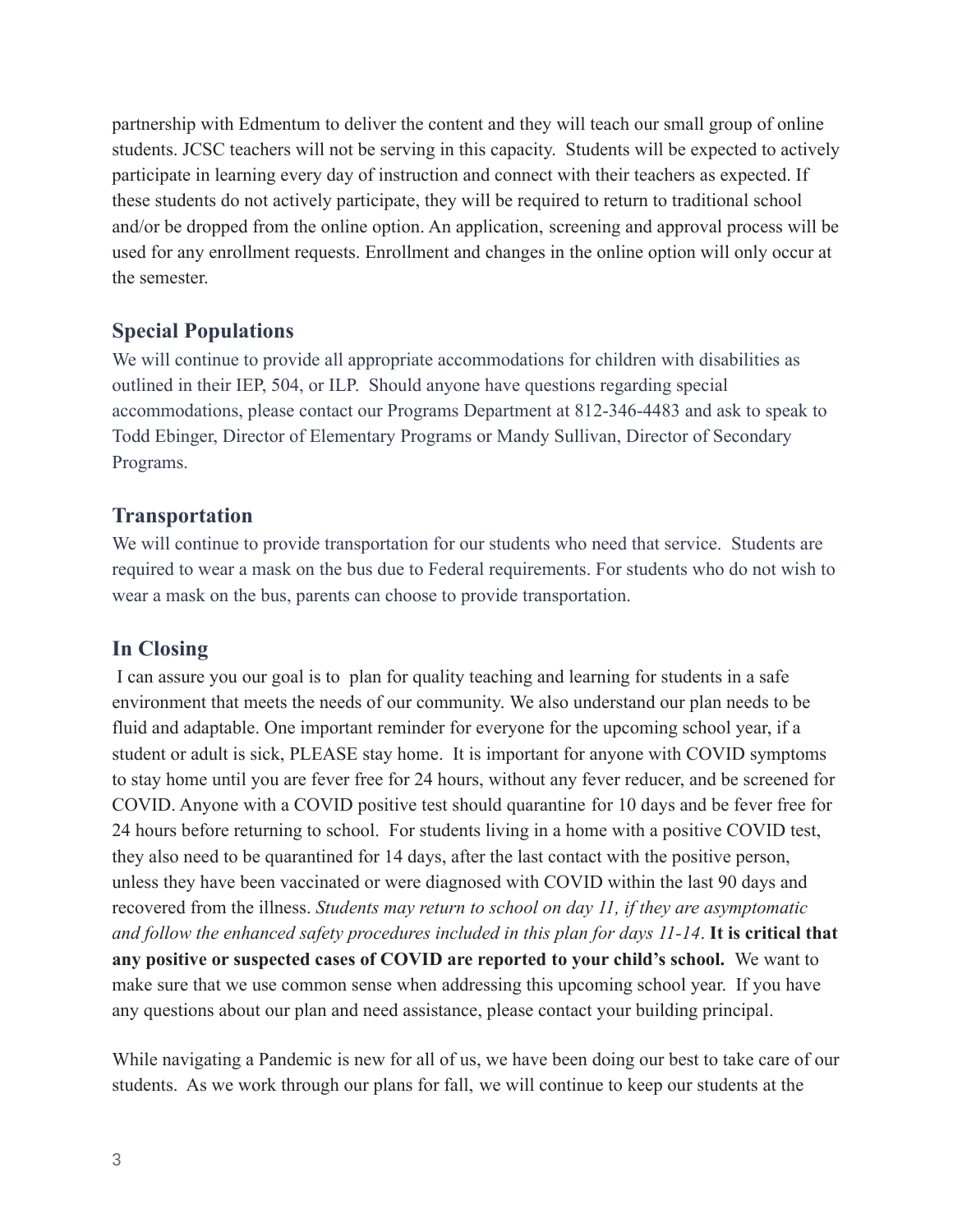center of our decision making and will keep our community informed as we move forward. We appreciate your support and look forward to working with you as we return to school on August 9, 2021. Thank you for your continued support.

Sincerely,

Teresa A. Brown Superintendent

The Jennings County Schools will operate our traditional schools with the following guidelines to return to school for 2021-22:

## **MASKS, SOCIAL DISTANCING, CLOSE CONTACTS, QUARANTINE**

## **SUMMARY**

#### **Vaccinated staff and students:**

- Masks are NOT necessary (optional for anyone with increased risk or feels more comfortable wearing a mask);
- Use good judgment regarding social distancing;
- No quarantine needed if identified as a close contact as long as staff/student remain asymptomatic.
- If an adult or student is identified as a close contact, they will have an option to share their vaccination information to prevent the need to quarantine.
- If a student or staff member develops symptoms, they must isolate and obtain a COVID-19 test to rule out COVID-19.

**\*\*EXCEPTION:** At this time masks are required on the bus per current federal orders. When/if this order changes, we will adjust this requirement.

#### **Unvaccinated staff and students:**

- Masks are optional and recommended for students considered at high risk, or anyone who feels more comfortable wearing a mask, except when eating;
- Social distancing of at least 3 feet if all students are facing forward in the classroom; social distancing of at least 6 feet in all other areas of the school;
- Masks are recommended for small group instruction that cannot maintain social distancing guidelines. Disposable masks will be available for this purpose.
- Quarantine if identified as having had close contact with someone who tested positive for COVID-19.
- For outdoor activities, masks are only recommended for high risk situations.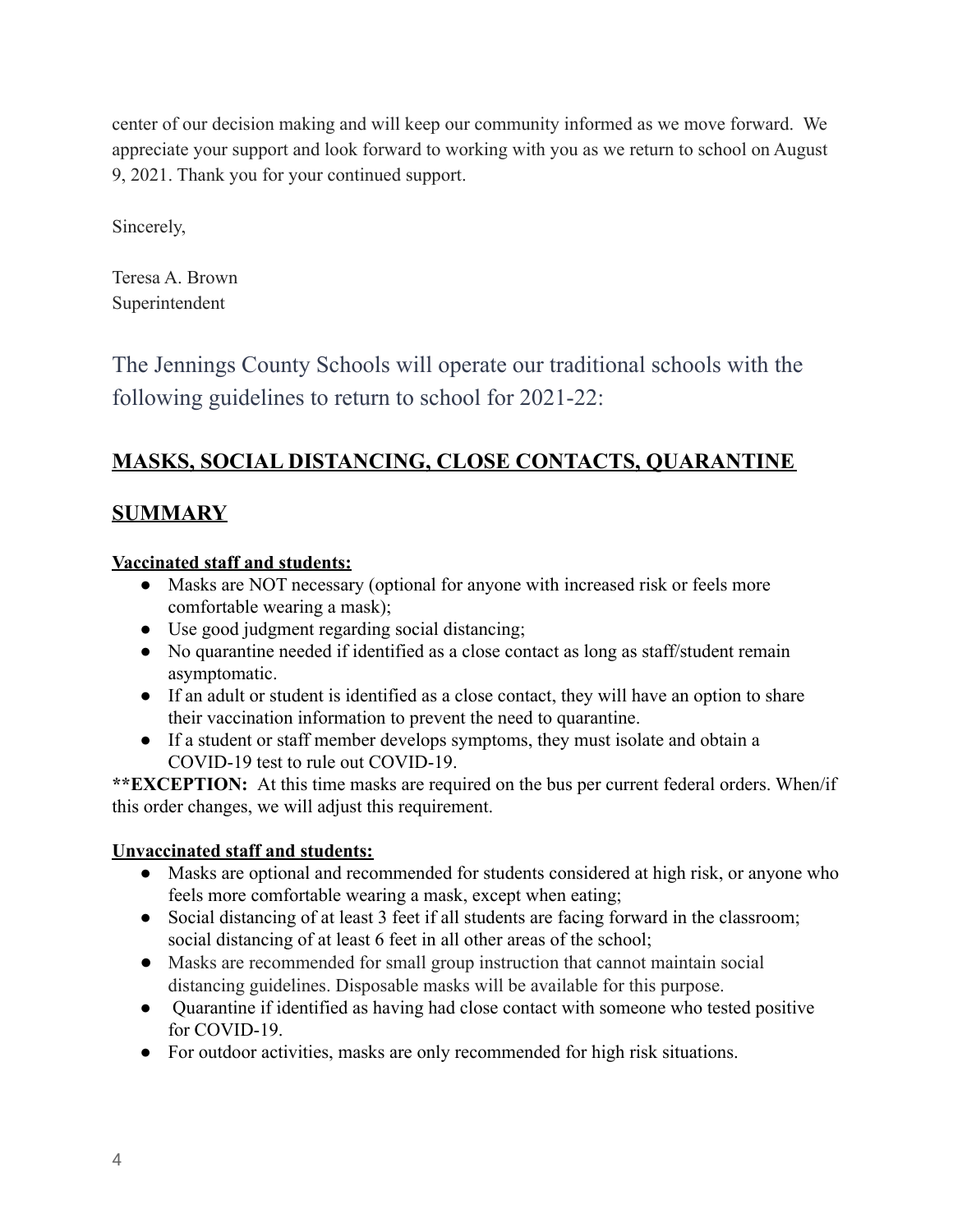○ Students should still maintain physical distance outdoors and must quarantine if identified as a close contact or isolate and obtain a COVID-19 test, if symptoms develop.

**\*\*EXCEPTION:** At this time masks are required on the bus per current federal orders. When/if this order changes, we will adjust this requirement.

#### **The Indiana Department of Health** has shared the following guidance: **REMEMBER MASK:**

- **M**: Minimize risk by getting vaccinated
- **A**: Anyone fully vaccinated can resume most normal activities
- **S:** Stay aware of local requirements
- **K:** Keep taking precautions if you're unvaccinated

#### **PHYSICAL DISTANCING Recommendations for grades K-6 and those who are not vaccinated:**

**At least 3 feet** between all students in a classroom, during the educational school day.

#### **At least 6 feet of distance:**

- Between adults in the school building and between adults and students
- In common areas, such as school lobbies and auditoriums
- When masks can't be worn, such as when eating
- During activities when increased exhalation occurs, such as singing, shouting, band practice, sports, or exercise. Whenever possible these activities should be moved outdoors or to large, well-ventilated spaces whenever possible.
- In community settings outside the classroom

#### **Recommendations for grades 7-12 who are not vaccinated:**

Physical distancing is recommended.

#### **For those vaccinated: Use good judgment regarding physical distancing**

#### **HAND HYGIENE**

- Wash hands with soap and water for at least 20 seconds whenever hands are visibly soiled and in the following situations:
	- Before and after meals and snacks
	- Before and after recess
	- Before and after sharing supplies or equipment
	- After going to the restroom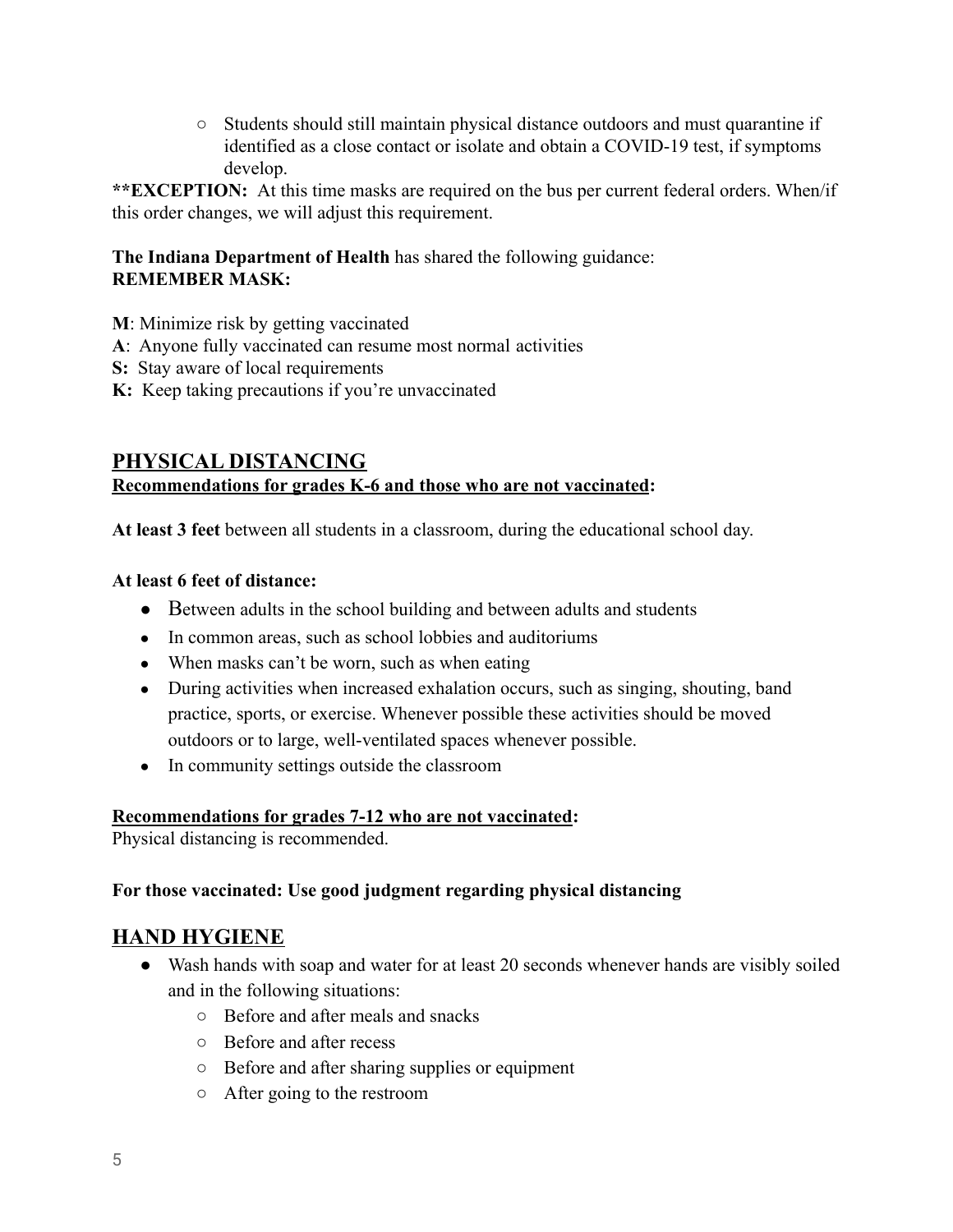- Build time into daily routines to incorporate hand washing
- Hand sanitizers with at least 60% alcohol will be available for everyone near frequently touched surfaces, doors, shared equipment, and where soap and water are not readily available
- We will promote hand hygiene throughout the school by placing visual cues

## **CLEANING**

- Follow a daily cleaning schedule for routine cleaning
- Clean high touch surfaces and objects more frequently
- Limit sharing of high touch objects that are difficult to regularly clean and wash hands before and after using if sharing items
- Sanitize surfaces when food is involved, including before and after food prep and eating meals and snacks
- Disinfect in areas such as:
	- Nurse clinic and isolation room
	- In space occupied by people at increased risk for severe illness from COVID-19 (i.e., special education classrooms)

**Note:** If there has been a sick person or someone who tested positive for COVID-19 in the facility within the last 24 hours, we will clean AND disinfect the space.

[https://www.cdc.gov/coronavirus/2019-ncov/community/schools-childcare/clean-disinfect-hygie](https://www.cdc.gov/coronavirus/2019-ncov/community/schools-childcare/clean-disinfect-hygiene.html) [ne.html](https://www.cdc.gov/coronavirus/2019-ncov/community/schools-childcare/clean-disinfect-hygiene.html)

## **VENTILATION RECOMMENDATIONS**

- Consider being outside as much as possible. If indoors, bring in as much fresh air into classrooms and buildings as possible. Bringing fresh, outdoor air indoors helps keep virus particles from concentrating inside.
- Open windows and doors, when possible, use fans to increase the effectiveness of open windows, and decrease occupancy in areas where outdoor ventilation cannot be increased.
- Ventilation, including opening windows, when possible, is also important on buses and other transport vehicles.

## **NURSING CONSIDERATIONS**

- If an individual becomes symptomatic while at school, they will be isolated until they can be transported home
- Parents will be encouraged to seek COVID testing or other evaluation for COVID infection if symptoms suspicious for COVID - 19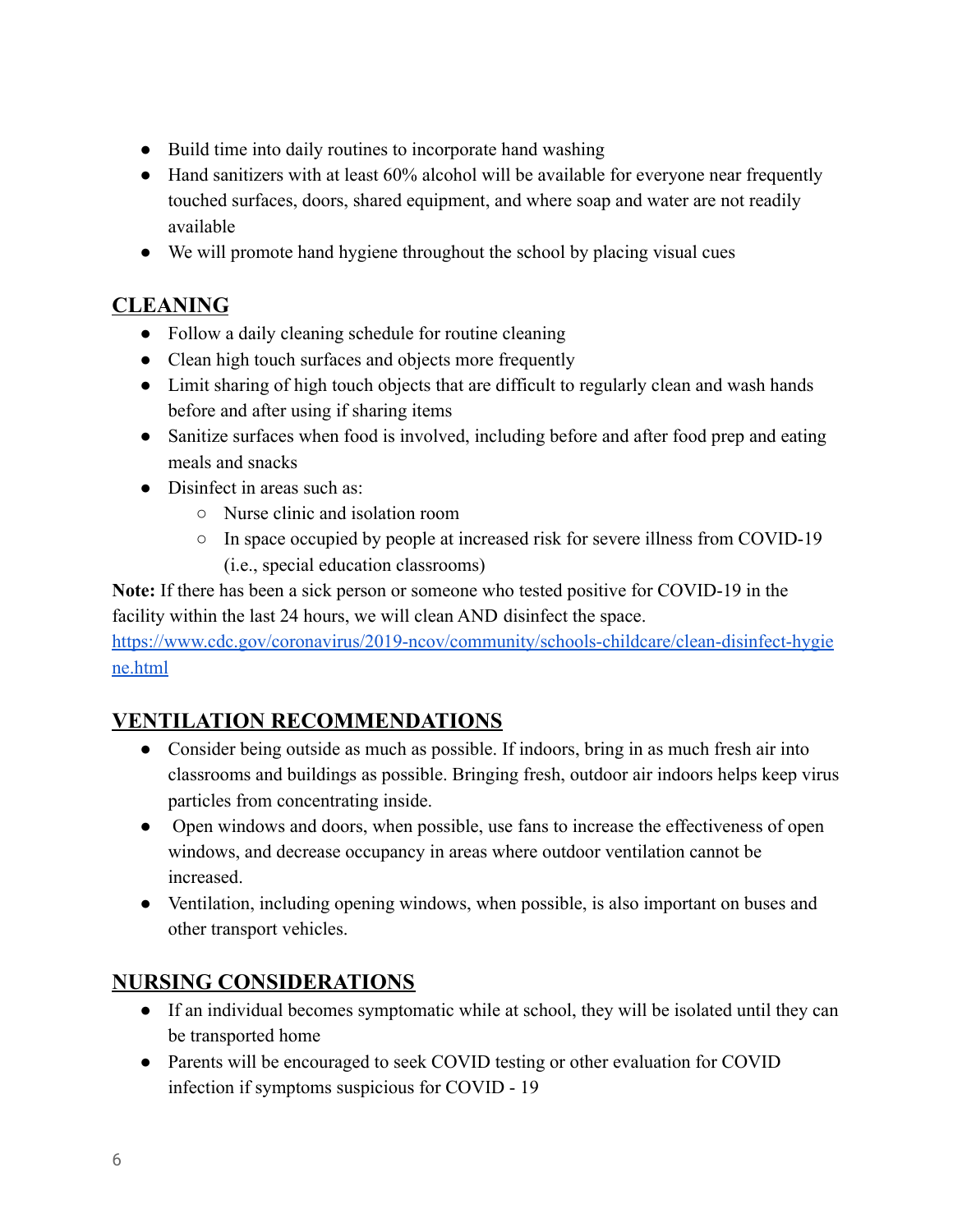- The nurse will determine vaccination status of symptomatic individuals
- The nurse will report positive cases through the K-12 Gateway portal as required by the Indiana Health Department
- Symptom list is not all-inclusive and symptom list should also be used when assessing students for other infectious illness

#### **SYMPTOMS OF COVID-19 ILLNESS**

- Fever or chills
- Cough
- Shortness of breath or difficulty breathing
- Fatigue
- Muscle or body aches
- Headache
- New loss of taste or smell
- Sore throat
- Congestion or runny nose
- Nausea or vomiting
- Diarrhea

## **DAILY PARENT SCREENING TOOL**

Parents should monitor their child daily and should keep their student home if symptoms of COVID-19 or other illness are present.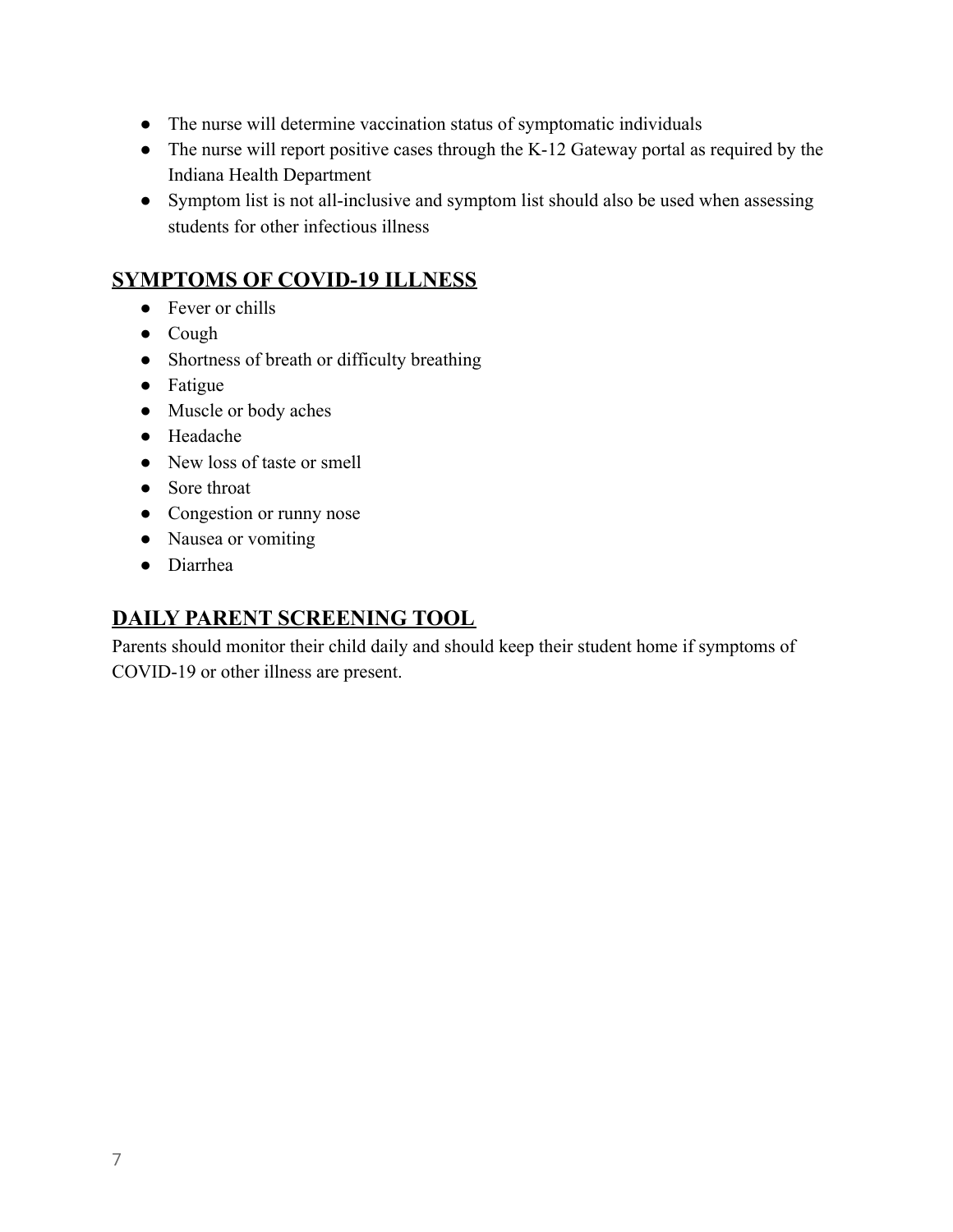# **COVID-19 Screening for Parents**

Every morning before you send your child to school please check for signs of illness:



If you have trouble breathing, chest pain, new confusion, inability to wake or stay awake or bluish lips or face



Indiana **Health** 

## **QUARANTINE AND ISOLATION**

- Quarantine should be used for students, teachers, and staff who might have been exposed to COVID-19. Close contacts, identified through contact tracing, should be quarantined unless they are **fully vaccinated, or have tested positive in the last 3 months,** and do not have any symptoms.
	- Students, teachers, and staff who are in quarantine should stay home and follow the direction of the local public health department about when it is safe for them to be around others.
- Isolation should be used for individuals with  $COVID 19$  illness to separate them from those who are not infected (even at home).
	- At home, anyone sick or infectious should separate from others, stay in a specific "sick room" and use a separate bathroom if available.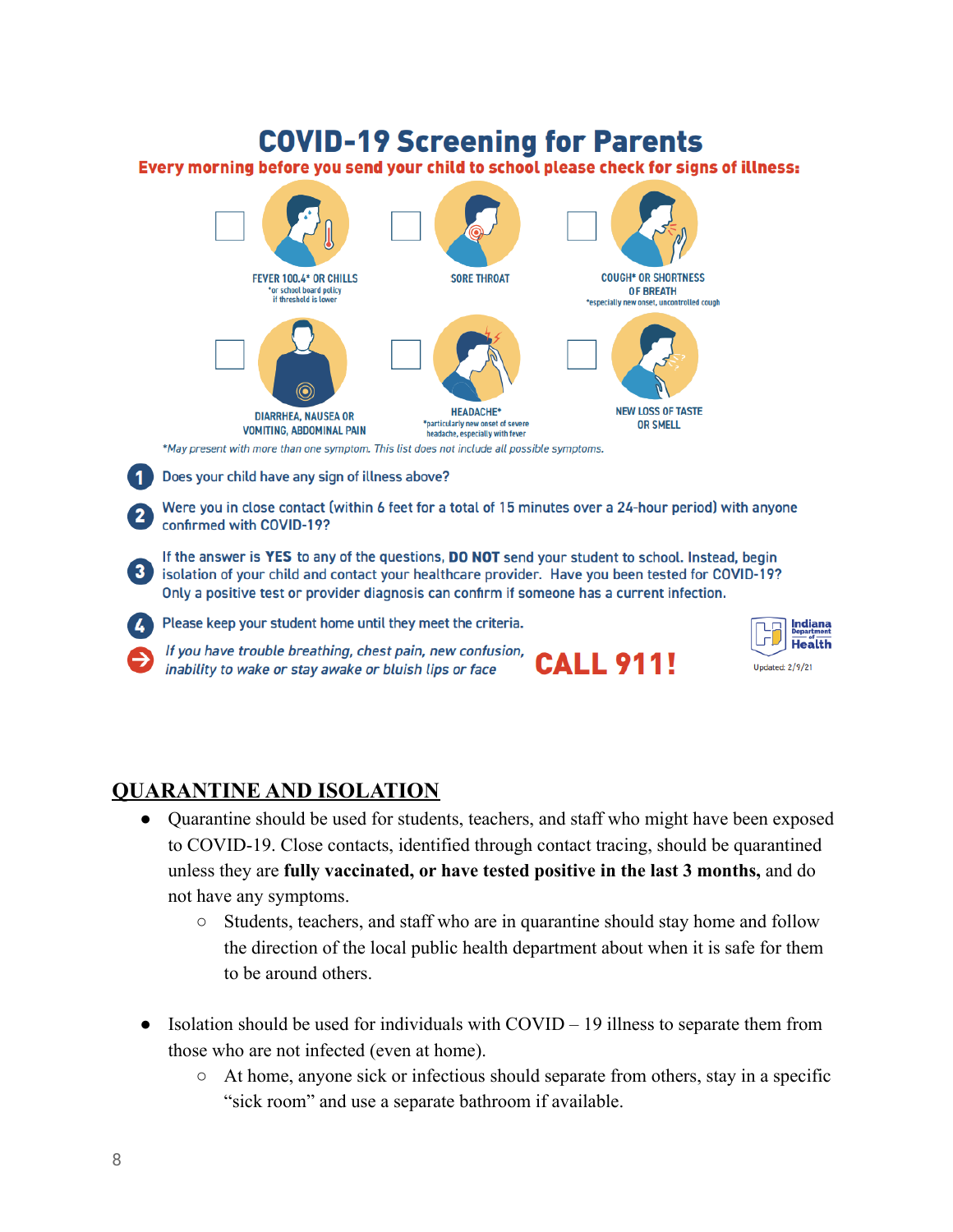- Stay home for at least 10 days following the onset of symptoms or a positive test result. Individuals may return after 10 days as long as symptoms are improving, and they are fever free for at least 24 hours without use of fever reducing medications.
- Guidance documents from IDOH will be updated over the summer and as CDC guidance updates. This plan may change accordingly.
- All fully vaccinated individuals who remain asymptomatic (even if a close contact) do not need to quarantine but should monitor for symptoms throughout the 14 days following their exposure.
- Close contacts who are unvaccinated MUST quarantine

## **Options for Quarantine:**

- Asymptomatic close contact may return after Day 10 with enhanced precautions (see below) in place for Days 11-14.
- Asymptomatic close contact may return on Day 15. May return to all prior activities without enhanced precautions or testing

# **Enhanced Precautions for Day 11 (Early) Return for Unvaccinated Individuals Include:**

- Masked at all times on the bus and during the school day, no exceptions!
- Distance of at least 3 feet from others when inside the classroom, forward facing and receiving instruction during the school day.
- Lunch to be eaten separately from others as the mask will be off when eating. Remain 6 ft. from others, no exceptions.
- Prioritize hand hygiene
- Symptom monitoring daily by parents and if needed by school staff during the school day.
	- $\circ$  If ANY signs or symptoms of COVID 19 are identified while at home, student/teacher/staff should NOT come to school.
	- If symptoms develop during the school day, the individual should be sent home as soon as possible.
	- The individual should obtain a confirmatory PCR test.
		- 1) If PCR test is positive, begin 10 days of isolation starting from the date symptoms began.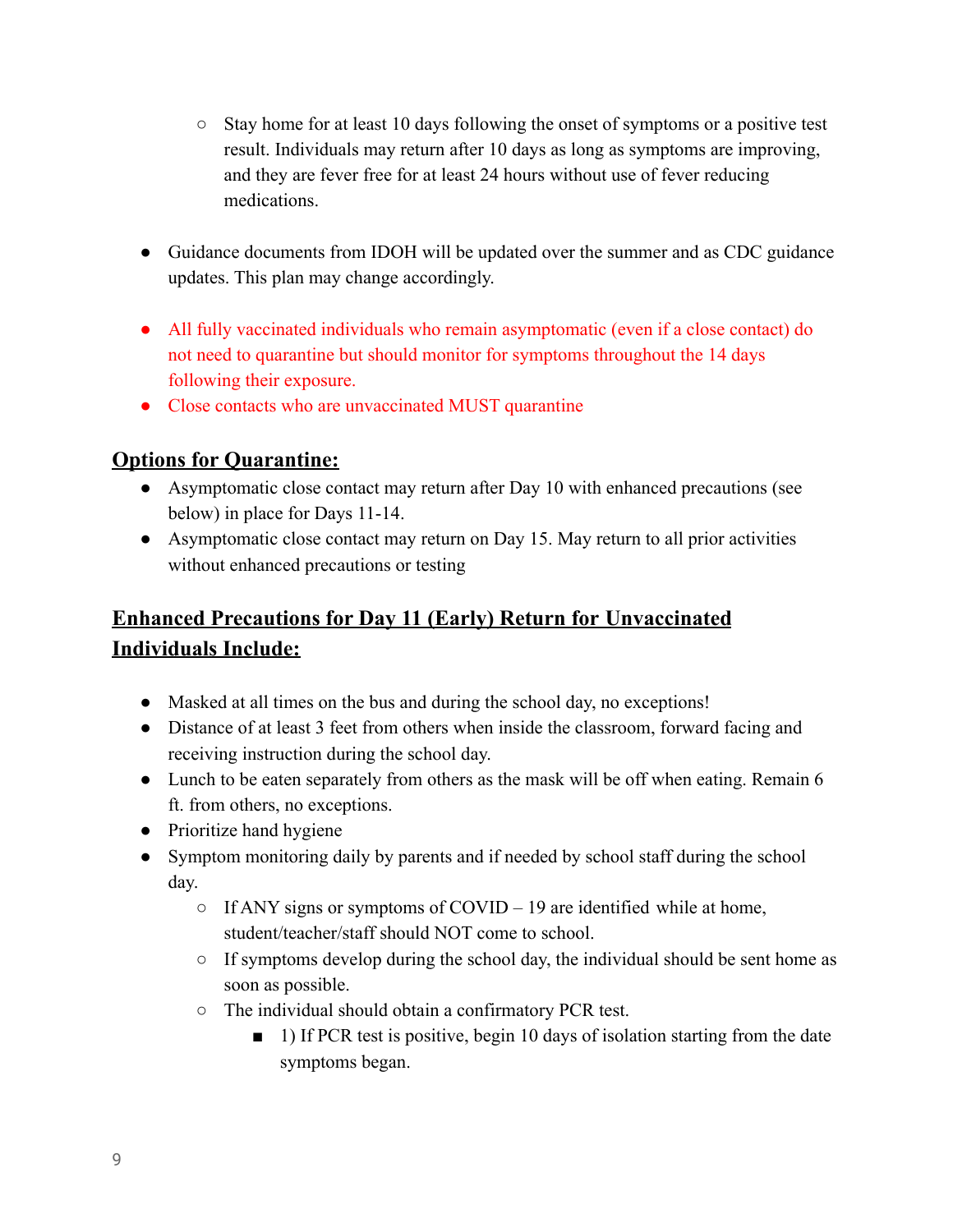■ 2) If PCR test is negative, you must complete the remainder of the 14-day quarantine at home.

# **Enhanced Precautions for Day 11 (Early) Return for Unvaccinated Individuals Also Include:**

#### **For ALL extracurricular activities including but not limited to athletics, cheerleading, band, choir, orchestra.**

- Masked at all times no exceptions both inside and outside
- If a mask cannot be worn due to risk associated with the mask during activity, students should not practice, compete, or attend the activities until after a full 14-day quarantine is complete.
- Distance at least 6 ft. away from others (when the activity is indoors). When the activity is outdoors, mask at all times and distance as much as possible.
- If 6 ft of distance between others cannot be maintained at all times when indoors, students should not practice, compete, or attend the activities until after a full 14-day quarantine is complete.
- Wash hands with soap and water or utilize hand sanitizer before and after playing/touching equipment
- Stay home if symptoms appear or if feeling sick

## **NUTRITION AND FOOD SERVICE RECOMMENDATIONS K-12**

- Practice hand hygiene before and after meals by providing hand washing stations or hand sanitizer with at least 60% alcohol for employees, students and visitors.
- We will continue to stagger times and reduce the numbers of students during meals and snack times.
- Students should remain 6 feet apart while eating.
- We will clean and sanitize surfaces that come into contact with food. If individuals eat at desks or tables, the areas will be cleaned and sanitized before and after use.

# **TRANSPORTATION GUIDELINES**

Current guidance from CDC and National Association for Pupil Transportation (NAPT)

- Requirement for face masks on public transportation includes on school buses
- Corporation routes are being reviewed and adjusted to level bus capacity
- Contract routes are being reviewed and discussed with drivers to level bus capacity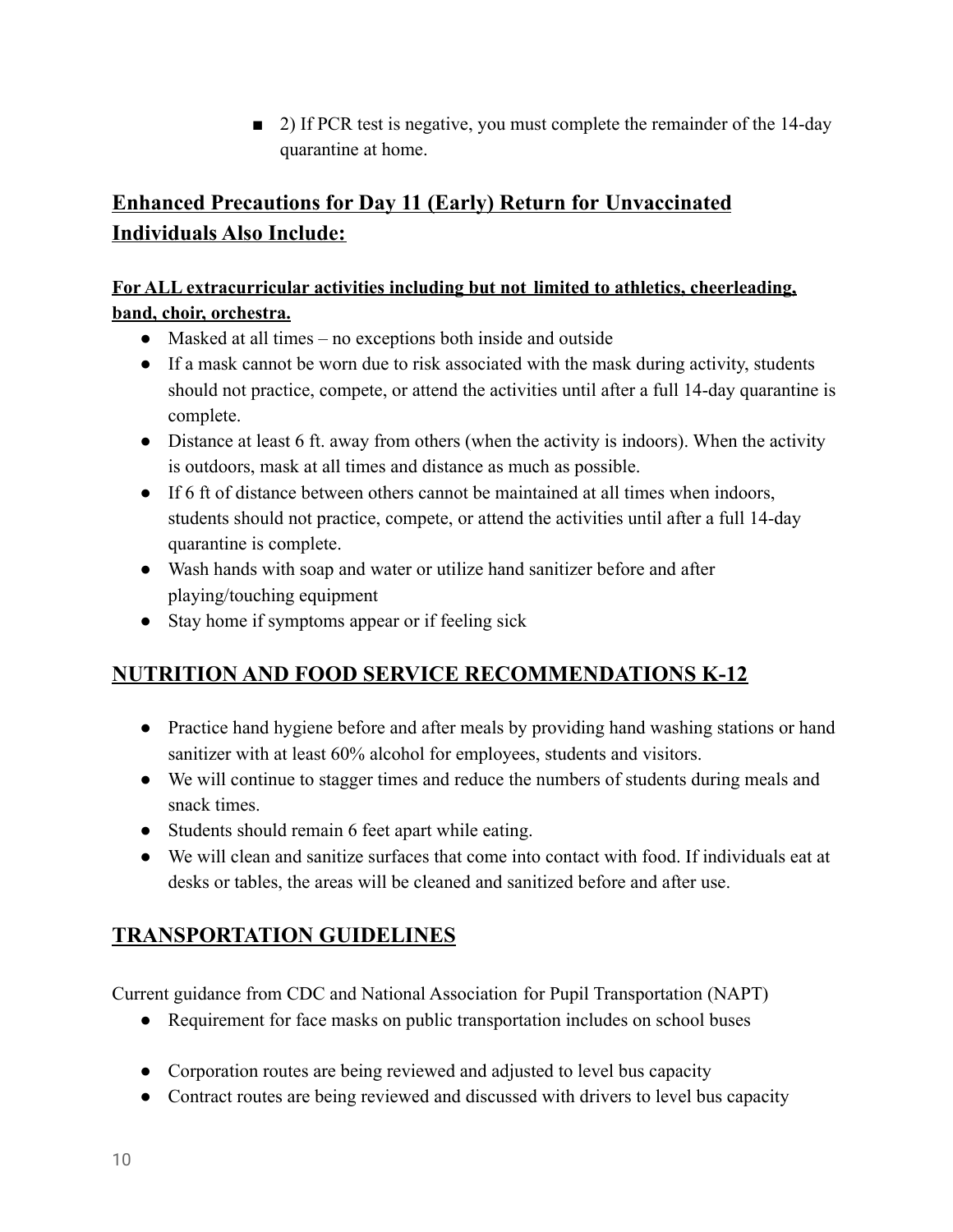- Additional shuttle buses will be added, one per elementary school as needed
- Assigned seating on the bus to assist in contact tracing
- Families/Households will sit together
- 40 students or less per bus (when possible)
- Students will be seated on the bus in a strategic way to extend distancing
- Windows will put  $\frac{1}{2}$  way down to increase circulation, when weather permits
- Eating and drinking on the bus is prohibited unless medically necessary

# **PLANS FOR EXTENDED CLOSURE AND FLEXIBILITY FOR CHANGING CONDITIONS**

#### **Grades K-12**

- If the above plans are carried out successfully using the points above AND eligible staff and students are vaccinated, schools should be able to remain open during the 2021-22 school year. However, if the number of cases of COVID escalates and guidance changes from the local or state health department, more restrictive measures may be taken.
- In the unlikely event that JCSC needs to transition to a completely online situation it would be a smoother task for staff and students if we are prepared. With this in mind, while schools are in a traditional setting:
	- Students and teachers should practice using digital tools and assignments in traditional classrooms in preparation for a closure possibility.
	- All students and parents should be familiar with Google Classroom, Google Suite and know how they can communicate with teachers and staff.
	- Grade levels and departments should be ahead on planning and materials and have an aligned curriculum to be ready for a closure situation.

## **COMMUNICATION**

- JCSC will communicate expectations to families, students, and staff through:
	- Skyward
	- Mass emails
	- Mass phone calls
	- Newspaper
	- Radio
	- Social media
	- Mail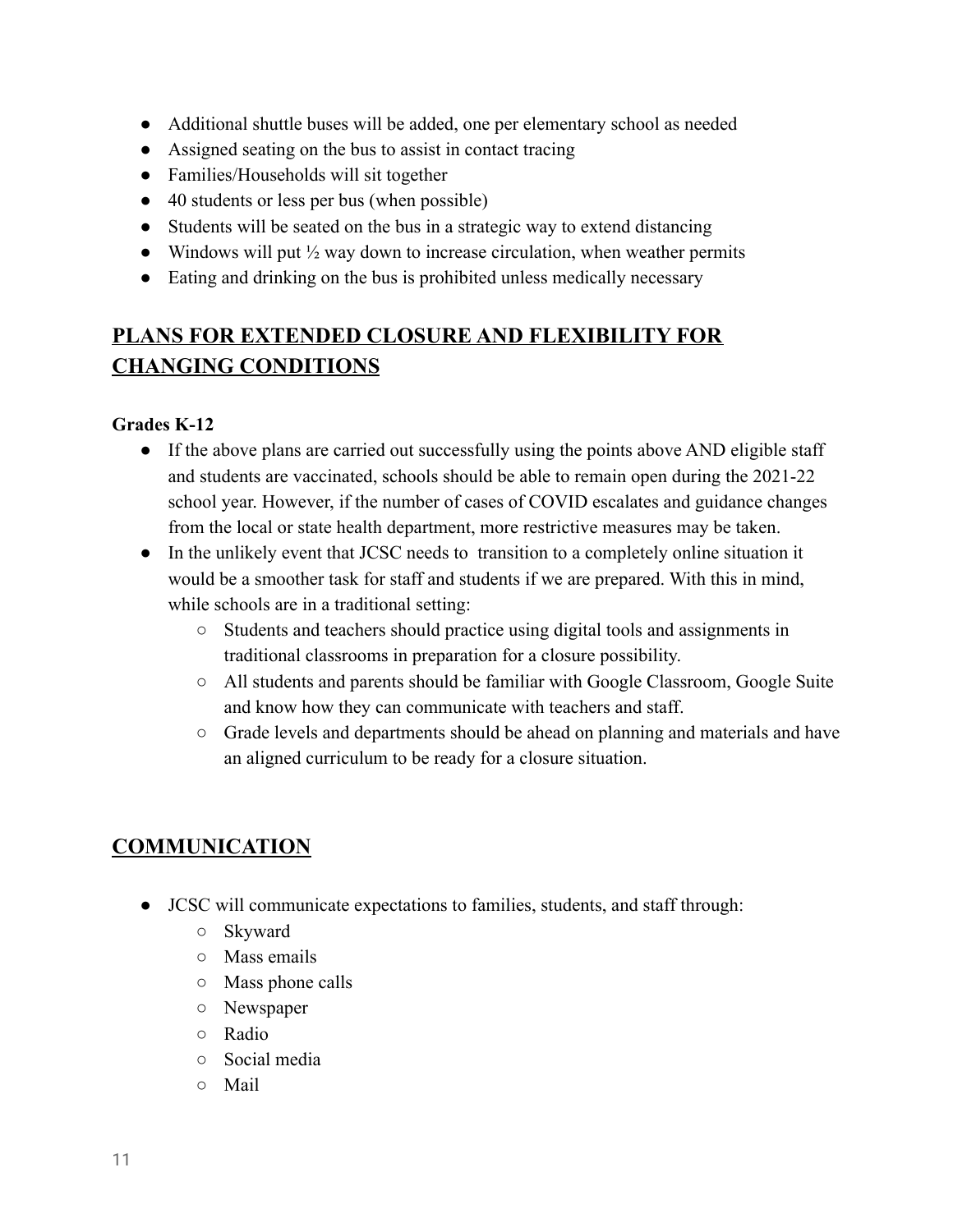○ Class Dojo

# **TECHNOLOGY:**

JCSC will provide all students and staff access to electronic devices meeting the device ratio and addressing internet access for all of the students in the corporation. JCSC has a limited supply of hotspots for students without connectivity who are enrolled in the online option.

- A surplus of iPads and Chrome books will be available for students to access
- iPad, stands, and mic for recorded lessons to place online
- Support for WiFi connections will be provided for students and staff who do not have access to internet capabilities at home
- Each school in JCSC now has parking lot WiFi access available for our students.
- A partnership with IPBS allows for students to have access to datacasting.

# **AFTER-SCHOOL PROGRAMS**

- All state and local guidelines for group limitations must be followed and social distancing is encouraged.
- Any student who prefers to wear a face-covering for activities will be allowed if doing so will not cause a health risk.
- Social distancing should be used as appropriate.
- Each building will come up with an alternative schedule for clubs so they are not meeting the same day.
- All after school events will follow state recommended guidelines to the extent possible: drama, reading, archery, basketball, wrestling, academic teams, clubs. For contact sports, **parents will need to weigh the risk/benefits of participation for their individual student and decide accordingly.**State recommendations should be followed for activities to the extent possible.
- Clubs will be permitted as long as state and local health guidelines are followed.

# **SOCIAL EMOTIONAL LEARNING SUPPORTS**

- During the first two weeks of school, emphasis will be placed on Trust-Based Relational Interventions (TBRI) and making connections with your new students. This will be messaged from each principal.
	- TBRI will continue throughout the year.
- **K and 1st grade** will be provided with an integrated approach to SEL skills within the Wonders curriculum.
- **2nd 6th grade** will receive SEL skills embedded in reading lessons through the Wonders curriculum.